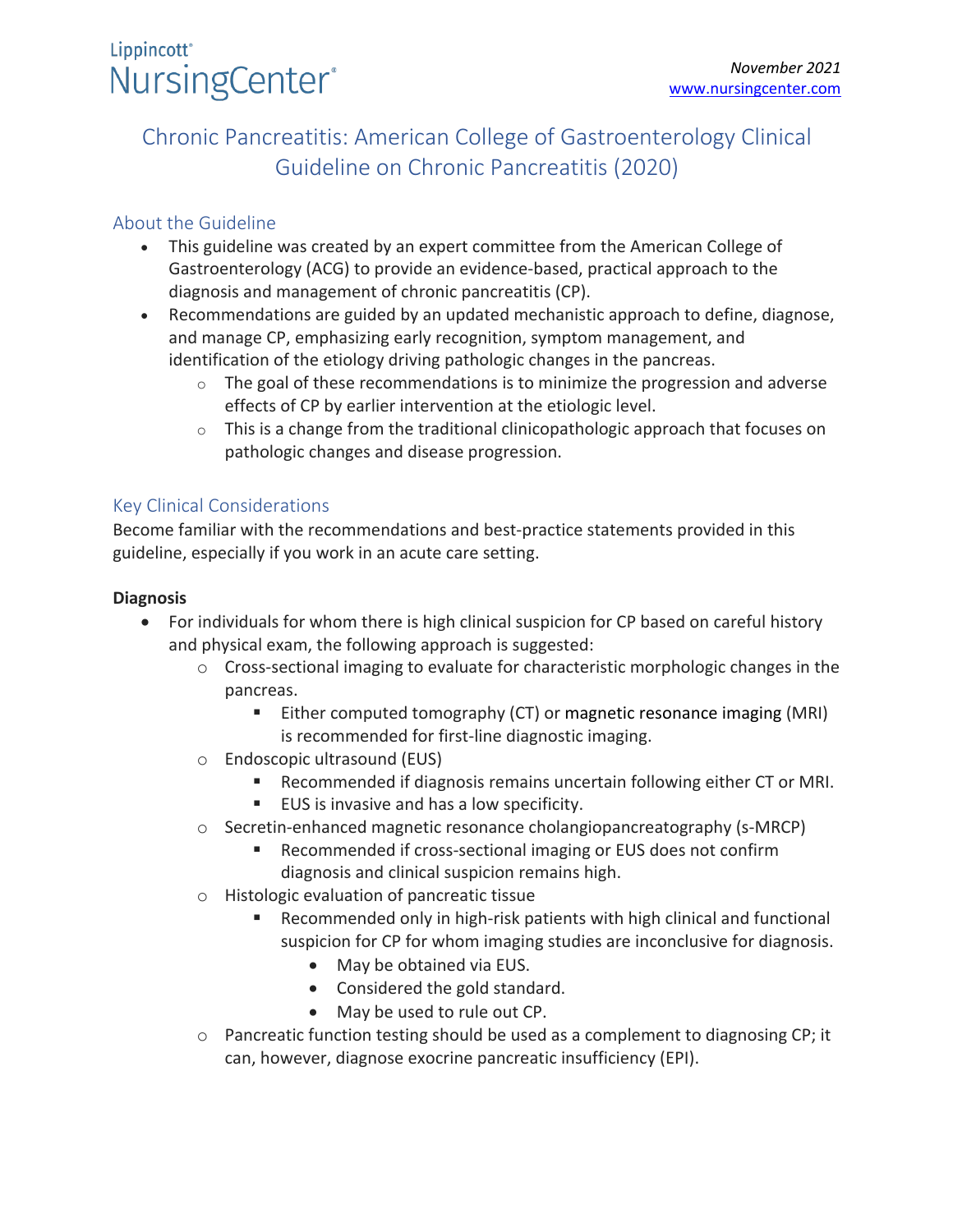# Lippincott<sup>®</sup> NursingCenter®

#### **Etiology**

- Prioritize establishing the etiology of CP to best understand the mechanism, target therapies, and prognosis as well as implement risk-factor modification as appropriate.
- Genetic testing is recommended for patients with a high suspicion of CP or pancreaticassociated disorder of unclear etiology.
	- $\circ$  Important for younger patients and those with an unclear etiology of symptoms.
	- o Should include PRSS1, SPINK1, CFTR, and CTRC gene mutation analysis.
	- o Allows for targeted therapy initiation and prognosis.
- For all patients with clinical suspicion for CP, comprehensive risk-factor evaluation should take place to elucidate underlying mechanisms, to identify the presence of fixed and modifiable risk factors, to identity potential targets to optimize treatment, and to provide prognostic information.
	- o Tools endorsed by this guideline include the TIGAR-O Version 2.0 Pancreatitis System Risk/Etiology Checklist and the M-ANNHEIM scoring system for the grading of CP severity.

#### **Natural History and Clinical Symptoms of Chronic Pancreatitis**

- Alcohol and smoking cessation are recommended for all patients with CP.
- Progression to CP can be predicted by the identification of disorders of underlying pancreatic inflammation, such as acute pancreatitis and recurrent acute pancreatitis.
- The risk for development of diabetes mellitus (DM) due to pancreatic enzyme failure is thought to be related to the duration of CP disease.
	- o Other risks for DM development include a high body mass index (BMI) and tobacco use.
- There is no evidence to support the routine screening of CP patients for malignancy.

### **Management of Pain in Chronic Pancreatitis**

- Surgical intervention is recommended over endoscopic therapy for long-term pain management and for ductal decompression in those patients with obstructive CP.
- The use of pancreatic enzyme supplements is not recommended as a means of treating pain related to CP.
- Antioxidant therapy for CP is supported as a means of pain reduction. Thiamine and vitamin C can be considered.
- Celiac plexus block can be considered for pain treatment.
- For patients actively using alcohol, cautious consideration should be practiced before using nonemergent interventional procedures (endoscopic or surgical therapy) for pain management.
- Opiates may be considered for individuals with CP when other pain management strategies have been exhausted.
- If other symptom-control measures have failed, a total pancreatectomy with islet autotransplant (TPIAT) may be considered for selected patients with refractory chronic pain.
- Experimental treatments should be limited—with the exception of clinical trials.